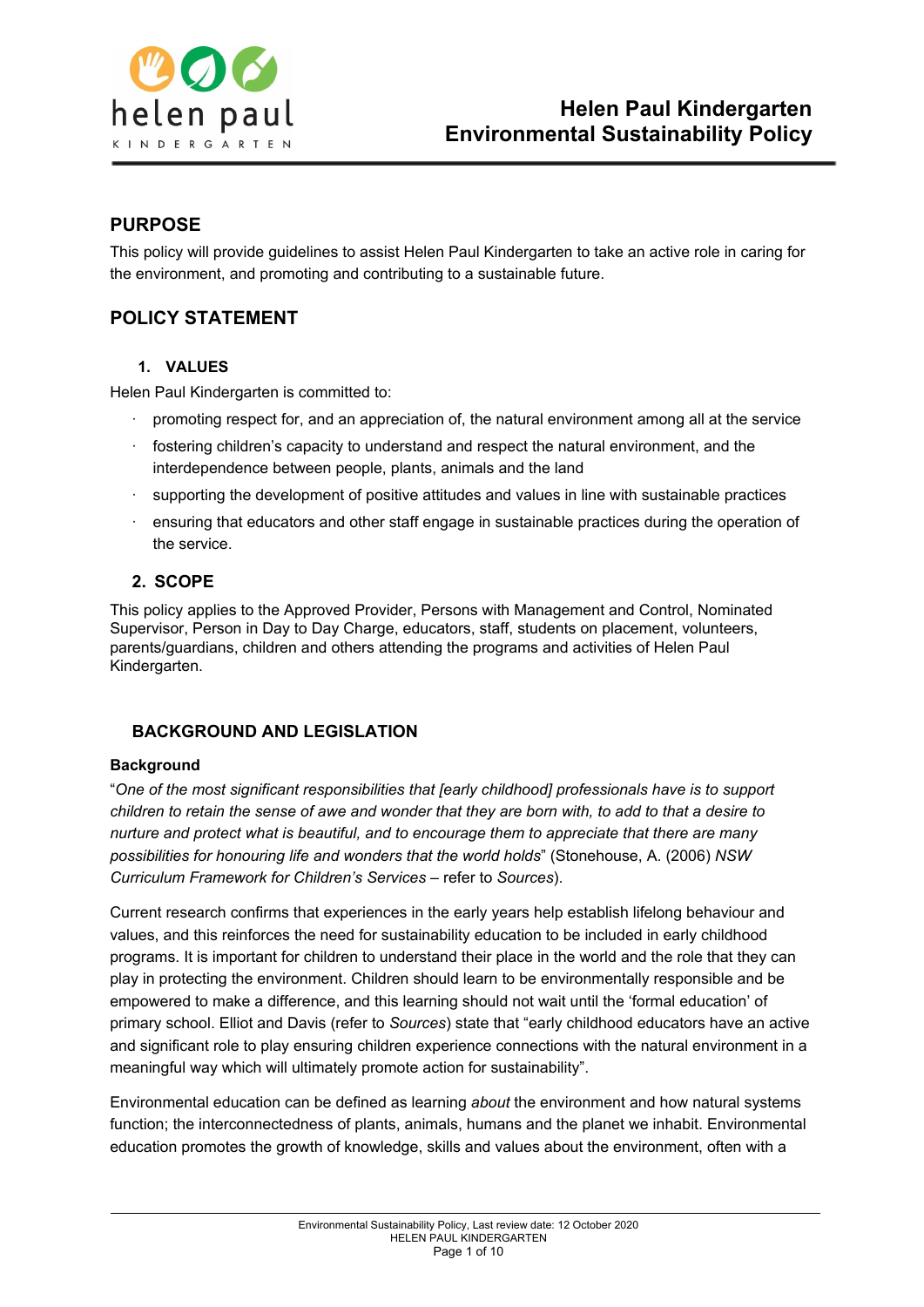

focus on science and nature. In an early childhood setting, environmental education is integrated into everyday decisions made as part of the curriculum.

Sustainability can be defined in a broader and more holistic context of education *for* the environment. The complexities of social, environmental and economic systems are acknowledged, and their implications for sustaining life are considered. The aim of sustainability education is to promote a sense of responsibility, respect, empowerment, active participation, enquiry and a desire for social change (adapted from ECA Environmental Sustainability Policy). The goal of sustainability education is to empower children and adults to think and act in ways that meet their immediate needs without jeopardising the potential of future generations to meet *their* own needs. Sustainable practice in early childhood settings requires a holistic approach that integrates all aspects of sustainability into service operations.

The *National Quality Standard* (Quality Area 3: Physical Environment) includes a discussion on the service taking an active role in caring for its environment and contributing to a sustainable future. As service providers to the community, education and care services have an opportunity not only to make reductions to waste, water and energy consumption through their operations, but to role-model sustainable living to young children in a world facing climate change, increasing levels of air, land and water pollution, and depleted natural resources.

#### **Legislation and standards**

Relevant legislation and standards include but are not limited to:

- · *Education and Care Services National Law Act 2010*
- · *Education and Care Services National Regulations 2011*
- · *National Quality Standard*, Quality Area 3: Physical Environment

The most current amendments to listed legislation can be found at:

- · Victorian Legislation Victorian Law Today: <http://www.legislation.vic.gov.au/>
- · Commonwealth Legislation ComLaw[:](http://www.comlaw.gov.au/) <http://www.comlaw.gov.au/>

#### **4. DEFINITIONS**

The terms defined in this section relate specifically to this policy. For commonly used terms e.g. Approved Provider, Nominated Supervisor, Regulatory Authority etc. refer to the *General Definitions* section of the Policy Folder.

**Environmental sustainability:** The responsible use and management of the planet's resources to ensure that they remain available and uncompromised for future generations to use and enjoy.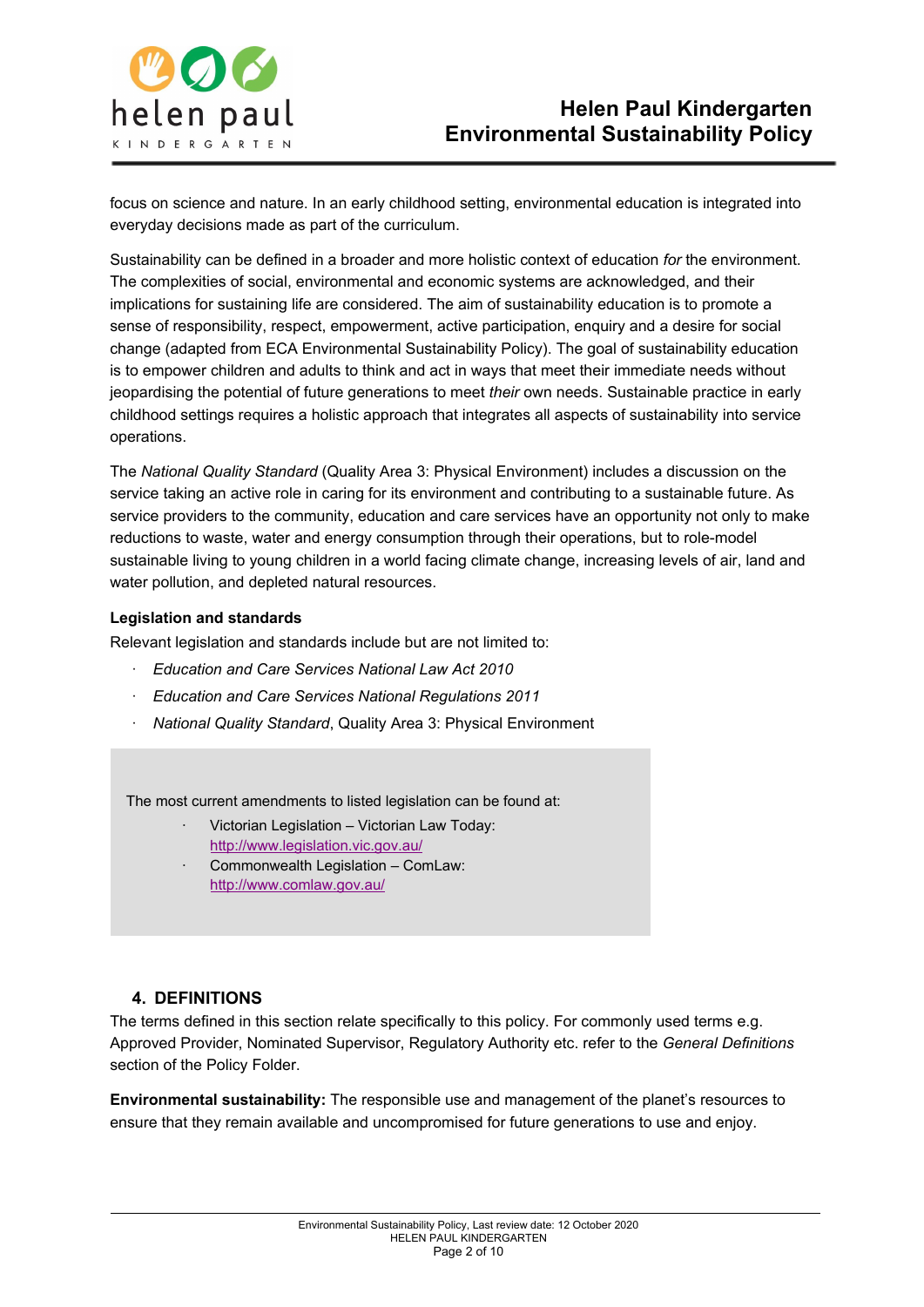

## **5. SOURCES AND RELATED POLICIES**

#### **Sources**

- *Belonging, Being & Becoming – The Early Years Learning Framework for Australia*: <http://education.gov.au/early-years-learning-framework#key%20documents>
- Department of Education, Australian Government (2011) *'Educators' Guide to the Early Years Learning Framework for Australia*[:](http://docs.education.gov.au/documents/educators-guide-early-years-learning-framework-australia) [http://docs.education.gov.au/documents/educators-guide-early-years-learning-framework-aust](http://docs.education.gov.au/documents/educators-guide-early-years-learning-framework-australia) [ralia](http://docs.education.gov.au/documents/educators-guide-early-years-learning-framework-australia)
- Environmental Education in Early Childhood (EEEC): <http://www.eeec.org.au/index.php>
- *Guide to the National Quality Standard*, ACECQA: [www.acecqa.gov.au](http://www.acecqa.gov.au/)
- Department of Education, Australian Government, *My Time, Our Place – Framework for School Age Care in Australia*: [https://www.acecqa.gov.au/sites/default/files/2018-05/my\\_time\\_our\\_place\\_framework\\_for\\_sch](https://www.acecqa.gov.au/sites/default/files/2018-05/my_time_our_place_framework_for_school_age_care_in_australia_0.pdf) [ool\\_age\\_care\\_in\\_australia\\_0.pdf](https://www.acecqa.gov.au/sites/default/files/2018-05/my_time_our_place_framework_for_school_age_care_in_australia_0.pdf)
- *Victorian Early Years Learning and Development Framework*: <https://www.education.vic.gov.au/childhood/professionals/learning/Pages/veyldf.aspx>

#### **Service policies**

- *● Child Safe Environment Policy*
- *● Curriculum Development Policy*
- *● Excursions and Service Events Policy*
- *● Sun Protection Policy*
- *● Supervision of Children Policy*
- *● Water Safety Policy*

## **PROCEDURES**

#### **The Approved Provider and Persons with Management and Control is responsible for:**

- · collaborating with the Nominated Supervisor, educators, staff, parents/guardians, children and others at the service to identify environmental sustainability strategies for implementation (refer to Attachment 1 – Strategies for environmental sustainability)
- · allocating the necessary resources to implement the identified environmental sustainability strategies at the service
- · ensuring the Nominated Supervisor and all staff are aware of their responsibilities under this *Environmental Sustainability Policy*
- ensuring the identified strategies (refer to Attachment 1 Strategies for environmental sustainability) are implemented at the service
- · ensuring parents/guardians are aware of, and have access to, the *Environmental Sustainability Policy.*

#### **The Nominated Supervisor and Person in Day to Day Charge is responsible for:**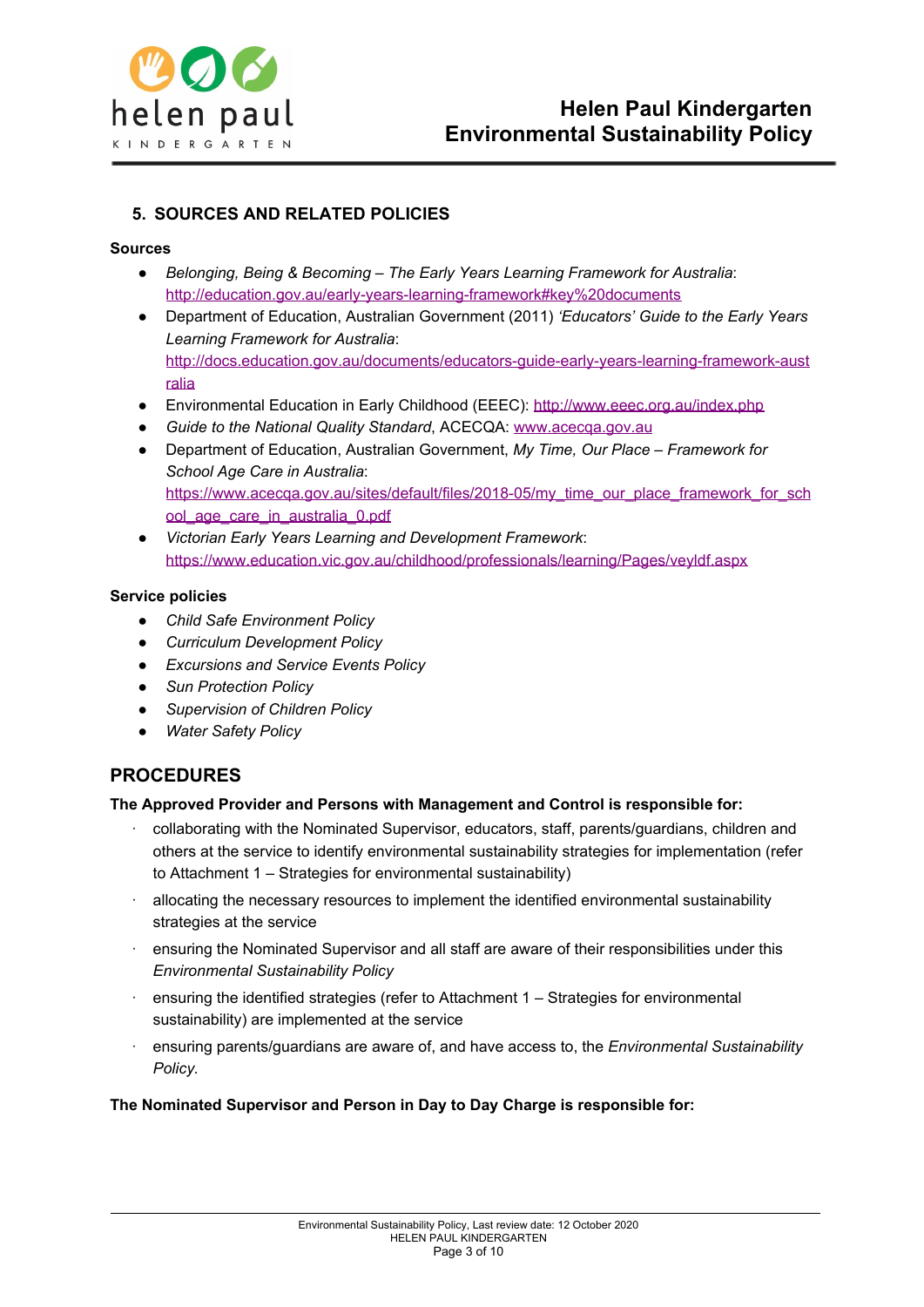

- · collaborating with the Approved Provider, educators, staff, parents/guardians, children and others at the service to identify environmental sustainability strategies for implementation at the service (refer to Attachment 1 – Strategies for environmental sustainability)
- implementing identified strategies for which they have responsibility at the service (refer to Attachment 1 – Strategies for environmental sustainability)
- · ensuring environmental education and practices are incorporated into the curriculum (refer to *Curriculum Development Policy*)
- · providing families with information about environmentally sustainable practices e.g. through displays, fact sheets and local community resources, and by ensuring that they have access to the *Environmental Sustainability Policy*
- · making recommendations to the Approved Provider about green and sustainable options for the service, that reflect the guidelines within this policy
- assisting the Grants Officer (General Committee Member) to identify, seek and apply for grants, where appropriate, to support the implementation of strategies within this policy
- · keeping up to date with current research, resources and best practice through newsletters, journals and support agencies such as Environmental Education in Early Childhood (EEEC).

#### **Educators and other staff are responsible for:**

- · collaborating with the Approved Provider, Nominated Supervisor, fellow educators/staff, parents/guardians, children and others at the service to identify environmental sustainability strategies for implementation at the service (refer to Attachment 1 – Strategies for environmental sustainability)
- implementing identified strategies for which they have responsibility at the service (refer to Attachment 1 – Strategies for environmental sustainability)
- engaging in activities that support the service to become more environmentally sustainable (e.g. recycling)
- · incorporating environmental education and sustainable practices within the curriculum
- · planning opportunities for children to connect with nature and the natural world at the service, including on excursions and at other service events
- · incorporating celebrations of environmental awareness into the program e.g. National Tree Day, National Recycling Week, Clean Up Australia Day and Walk to Work Day
- · keeping up to date with current research, resources and best practice through newsletters, journals and support agencies such as Environmental Education in Early Childhood (EEEC).

#### **Parents/guardians are responsible for:**

- · collaborating with the Approved Provider, Nominated Supervisor, educators, staff, children and others at the service to identify environmental sustainability strategies for implementation at the service (refer to Attachment 1 – Strategies for environmental sustainability)
- · following the strategies identified and outlined in this *Environmental Sustainability Policy*
- · encouraging their children to adopt environmentally sustainable practices at both the service and at home.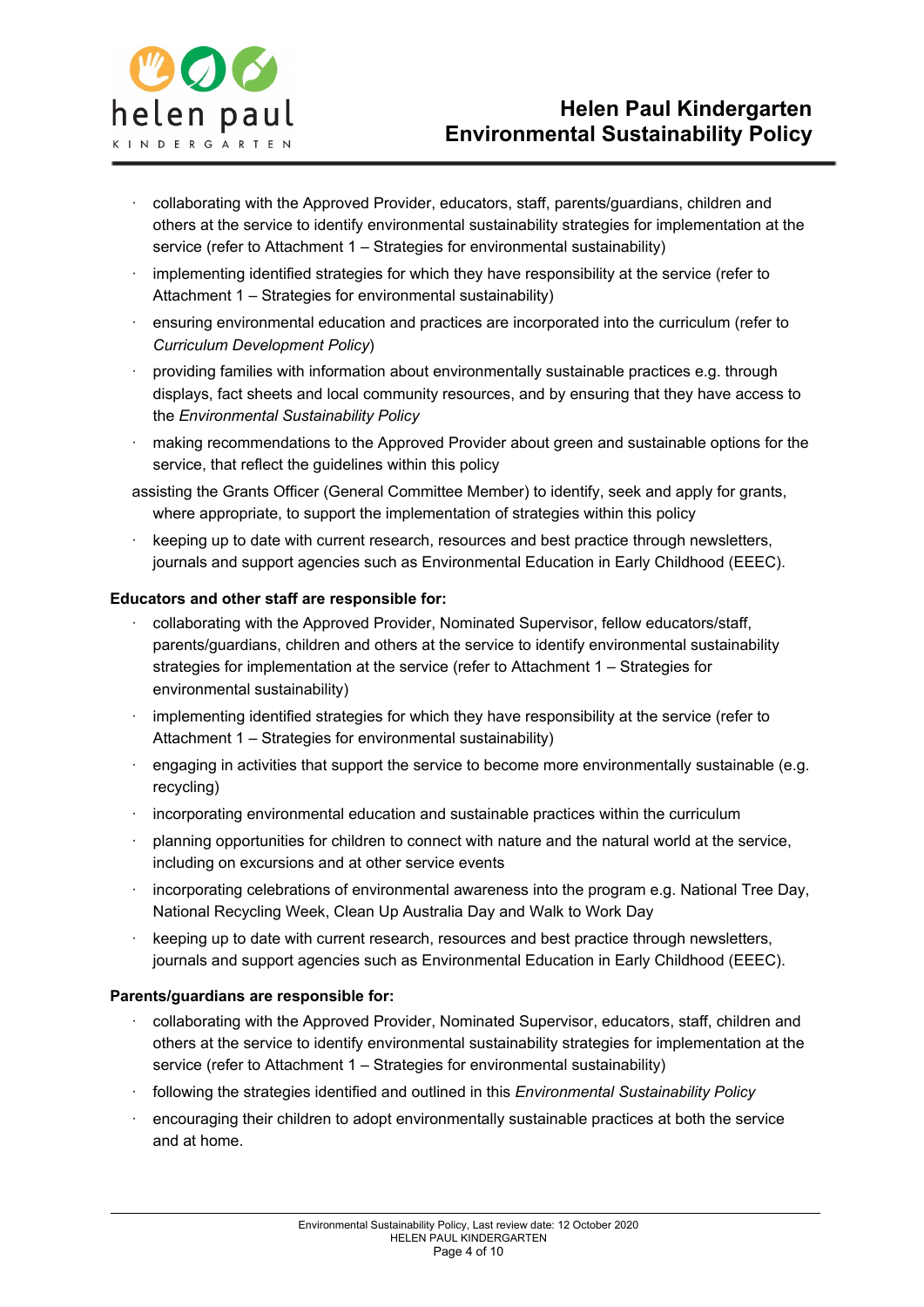

**Volunteers and students, while at the service, are responsible for following this policy and its procedures.**

# **EVALUATION**

In order to assess whether the values and purposes of the policy have been achieved, the Approved Provider will:

- · regularly seek feedback from everyone affected by the policy regarding its effectiveness
- · monitor the implementation, compliance, complaints and incidents in relation to this policy
- · keep the policy up to date with current legislation, research, policy and best practice
- · revise the policy and procedures as part of the service's policy review cycle, or as required
- · notify parents/guardians at least 14 days before making any changes to this policy or its procedures.

## **ATTACHMENTS**

· Attachment 1: Strategies for Environmental Sustainability

## **AUTHORISATION**

This policy was adopted by the Approved Provider of Helen Paul Kindergarten on **12 October** 2020.

## **REVIEW DATE: 2023**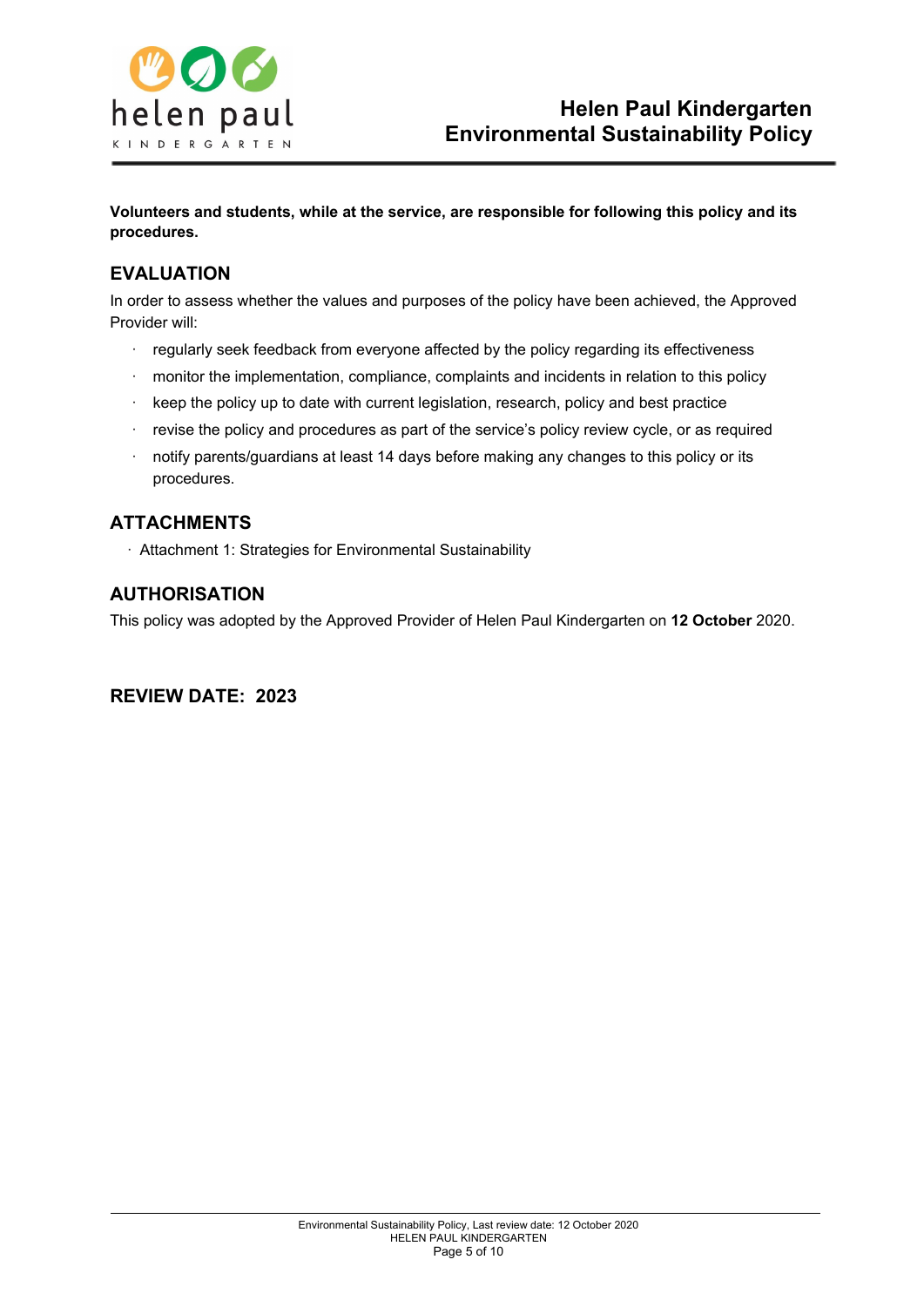

# **ATTACHMENT 1 Strategies for Environmental Sustainability**

This checklist can be used to promote discussion and formulate an environmental sustainability policy for the service. Many of these strategies were drawn from Mia Hughes' *Climbing the little green steps: How to promote sustainability within early childhood services in your local area* (refer to *Sources*). Other strategies can be added to the checklist as required – refer to *Sources* as a starting point for further information. Ensure that responsibility for implementation is allocated to each strategy adopted e.g. Approved Provider, Nominated Supervisor, educators, parents/guardians, children etc. Agreed strategies should form the basis of the service's *Environmental Sustainability Policy*.

| <b>Strategy</b>                                                                                                                                                                           | <b>Adopt</b><br>(Yes/No) | <b>Responsible for</b><br>implementation (e.g.<br>Nominated Supervisor,<br>educators, etc.) |
|-------------------------------------------------------------------------------------------------------------------------------------------------------------------------------------------|--------------------------|---------------------------------------------------------------------------------------------|
| <b>Data Collection</b>                                                                                                                                                                    |                          |                                                                                             |
| Collect baseline data from energy and water<br>bills, and monitor waste collection. Use<br>information gathered to set reduction targets<br>and evaluate whether they have been achieved. |                          |                                                                                             |
| <b>Green purchasing</b>                                                                                                                                                                   |                          |                                                                                             |
| Purchase local products.                                                                                                                                                                  |                          |                                                                                             |
| Purchase recycled products.                                                                                                                                                               |                          |                                                                                             |
| Purchase energy and water efficient products.                                                                                                                                             |                          |                                                                                             |
| Purchase organic produce.                                                                                                                                                                 |                          |                                                                                             |
| Purchase items with minimal packaging.                                                                                                                                                    |                          |                                                                                             |
| Purchase chemical-free, green cleaning<br>products.                                                                                                                                       |                          |                                                                                             |
| Purchase formaldehyde-free paint.                                                                                                                                                         |                          |                                                                                             |
| <b>Waste</b>                                                                                                                                                                              |                          |                                                                                             |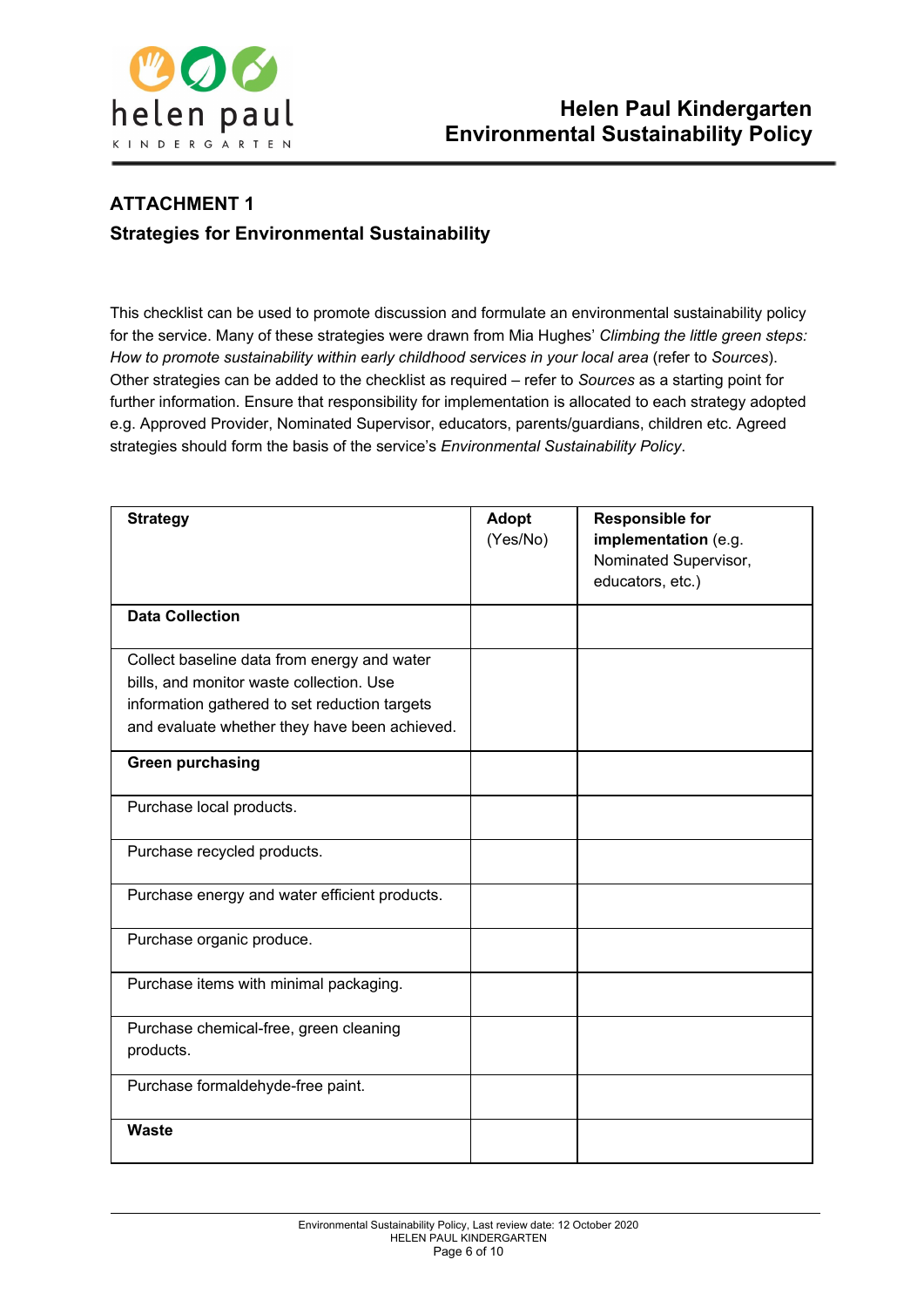

| Encourage children to bring a rubbish-free                                                              |  |
|---------------------------------------------------------------------------------------------------------|--|
| lunch/snack in a reusable container.                                                                    |  |
| Adopt green cleaning practices by using safe                                                            |  |
| and sustainable cleaning products and methods.                                                          |  |
| Recycle plastic waste (codes #1-#7), glass,                                                             |  |
| paper, cardboard, foil and metal.                                                                       |  |
| Investigate composting of food scraps.                                                                  |  |
| Explore the waste hierarchy of refuse within the                                                        |  |
| educational program i.e. reduce, reuse, repair<br>and recycle.                                          |  |
| Refrain from using food items for children's play                                                       |  |
| experiences (e.g. rice, pasta, jelly etc.) as this is<br>wasteful of both the food items, and the water |  |
| and energy used in production.                                                                          |  |
| Promote recycling and reusing items e.g.                                                                |  |
| through SWAP markets for children's clothing,<br>toys and books.                                        |  |
|                                                                                                         |  |
|                                                                                                         |  |
| <b>Energy</b>                                                                                           |  |
| Turn off computers and/or screens when not in                                                           |  |
| use.                                                                                                    |  |
| Turn off computers and electrical equipment                                                             |  |
| before leaving the building.                                                                            |  |
| Install and use ceiling fans instead of air                                                             |  |
| conditioning, when appropriate.                                                                         |  |
| Close doors and windows when heating or air                                                             |  |
| conditioning the building where possible, while                                                         |  |
| maintaining adequate ventilation. Strategies                                                            |  |
| must be developed for indoor-outdoor programs<br>to enable this to occur.                               |  |
| Clean fridges before extended holiday periods                                                           |  |
| (ensure no food remains).                                                                               |  |
| Turn lights off when not required. Install light                                                        |  |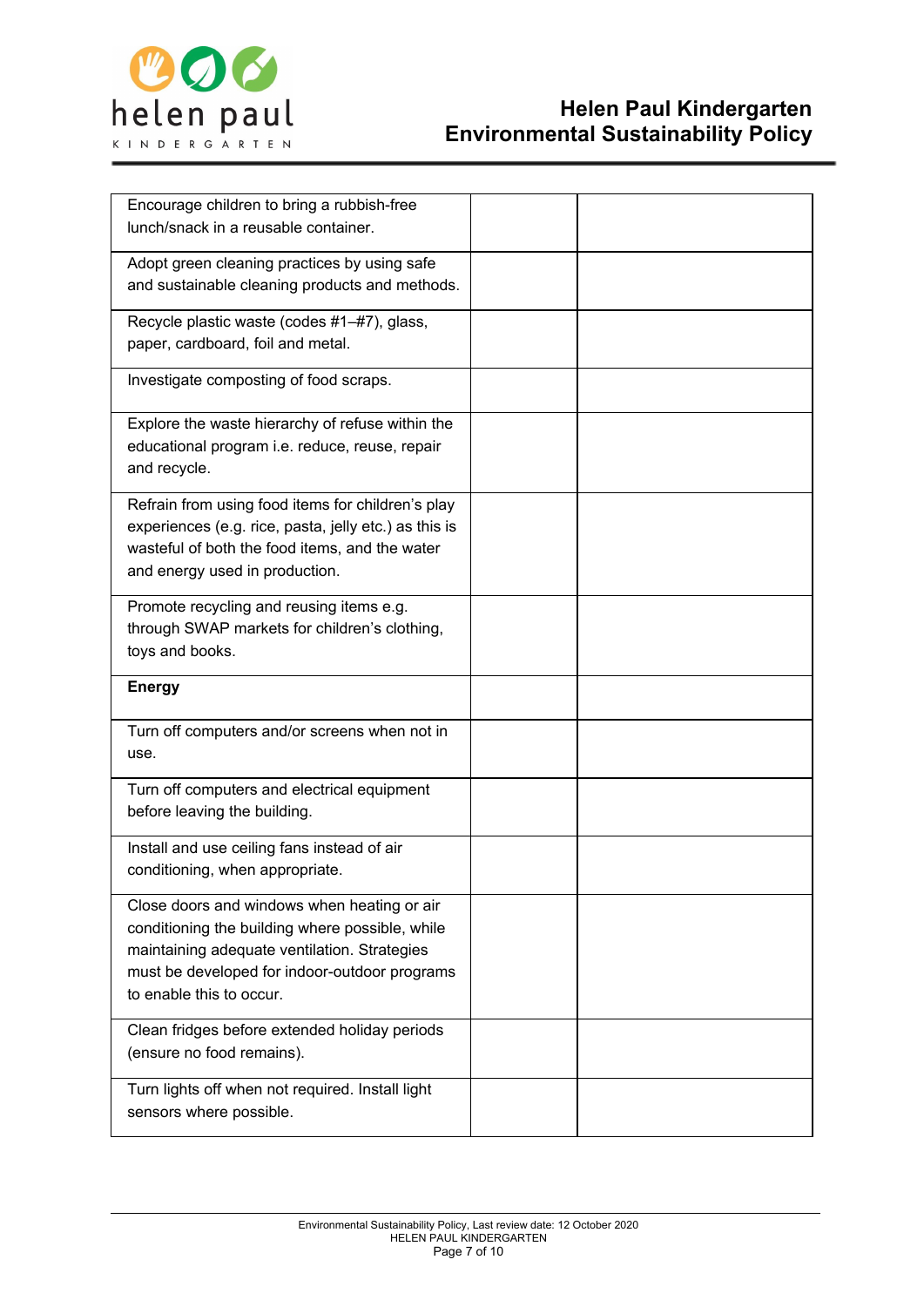

| Upgrade old appliances with energy efficient       |  |
|----------------------------------------------------|--|
| appliances.                                        |  |
| <b>Water</b>                                       |  |
|                                                    |  |
| Install 5,000-20,000 litre water tanks and         |  |
| consider connecting these to toilets.              |  |
| Set limits for water use during play, while        |  |
| acknowledging that water play is important and     |  |
| that children need to use water in order to learn  |  |
| how to conserve it.                                |  |
| Ensure that water from troughs and bowls is        |  |
| reused to water the garden.                        |  |
| Use grey water (containing low salt/phosphate      |  |
| detergents) to water grass and gardens when        |  |
| children are not in attendance at the service.     |  |
| Install water saving taps in children's bathrooms. |  |
| Install dual flush toilets.                        |  |
|                                                    |  |
| <b>Biodiversity</b>                                |  |
| Grow food crops in vegetable gardens.              |  |
| Plant fruit trees.                                 |  |
| Grow a diverse range of plants, and develop        |  |
| children's understanding of how plant diversity    |  |
| encourages animal diversity.                       |  |
| Grow indigenous (native) and water-wise plants.    |  |
| Water plants in the play space using recycled      |  |
| water where possible. Plants are a precious        |  |
| resource for the planet and should be protected    |  |
| and nurtured.                                      |  |
| <b>Transport</b>                                   |  |
| Encourage staff to walk, cycle or catch public     |  |
| transport to work and on excursions, where         |  |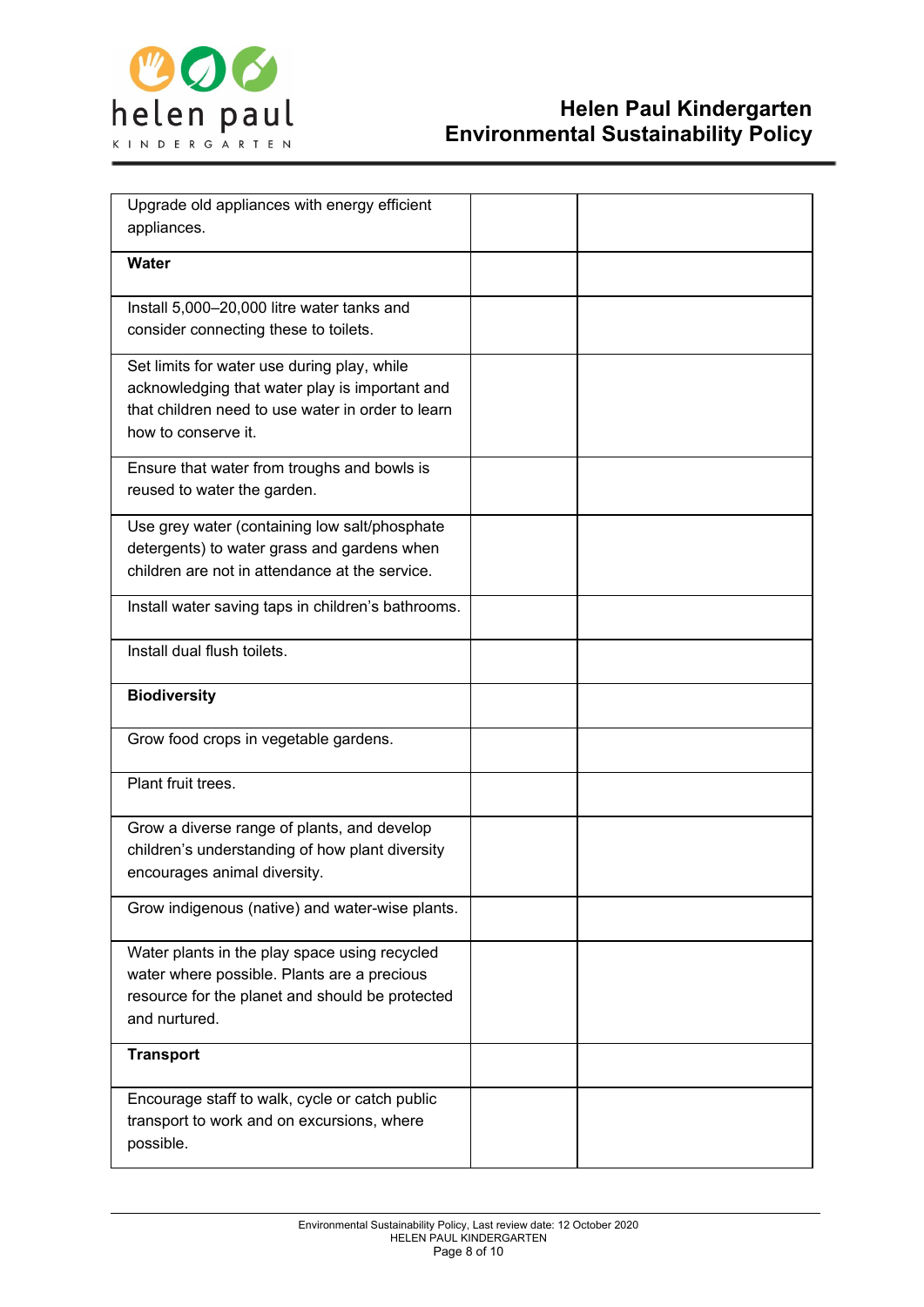

# **Helen Paul Kindergarten Environmental Sustainability Policy**

| Create prominent, effective spaces for the        |  |
|---------------------------------------------------|--|
|                                                   |  |
| storage of bikes and prams to promote riding      |  |
| and walking to staff and families.                |  |
| <b>Curriculum</b>                                 |  |
|                                                   |  |
| Role-model sustainable practices and              |  |
| behaviours. Actions such as reusing water from    |  |
| a sink and switching off lights when not in use   |  |
| can have a large impact on young children, who    |  |
| are at a formative stage with respect to skills   |  |
| and attitudes.                                    |  |
|                                                   |  |
| Aim to counteract the 'throwaway' mentality that  |  |
| children experience every day in relation to      |  |
| waste.                                            |  |
| Take every opportunity to talk with young         |  |
| children about sustainable practices, and         |  |
| encourage older children to take part in these    |  |
| practices.                                        |  |
|                                                   |  |
| Assign roles such as water, waste and energy      |  |
| monitors to children within the service (consider |  |
| providing them with badges and charts             |  |
| appropriate to their role). Children are often    |  |
| vigilant at monitoring the behaviour of their     |  |
| peers.                                            |  |
| The curriculum offers many opportunities to       |  |
| explore sustainable issues and practices. The     |  |
| following are some suggestions:                   |  |
|                                                   |  |
| Create an 'earth hour' each day where no          |  |
| lights/minimal lighting is used e.g. during       |  |
| rest, relaxation or sleep times.                  |  |
| · Use a range of pictures, books and stories      |  |
| that address environmental sustainability         |  |
| issues.                                           |  |
| Have waste-free days.                             |  |
|                                                   |  |
| · Use improvised, recycled and natural            |  |
| materials for program activities.                 |  |
|                                                   |  |